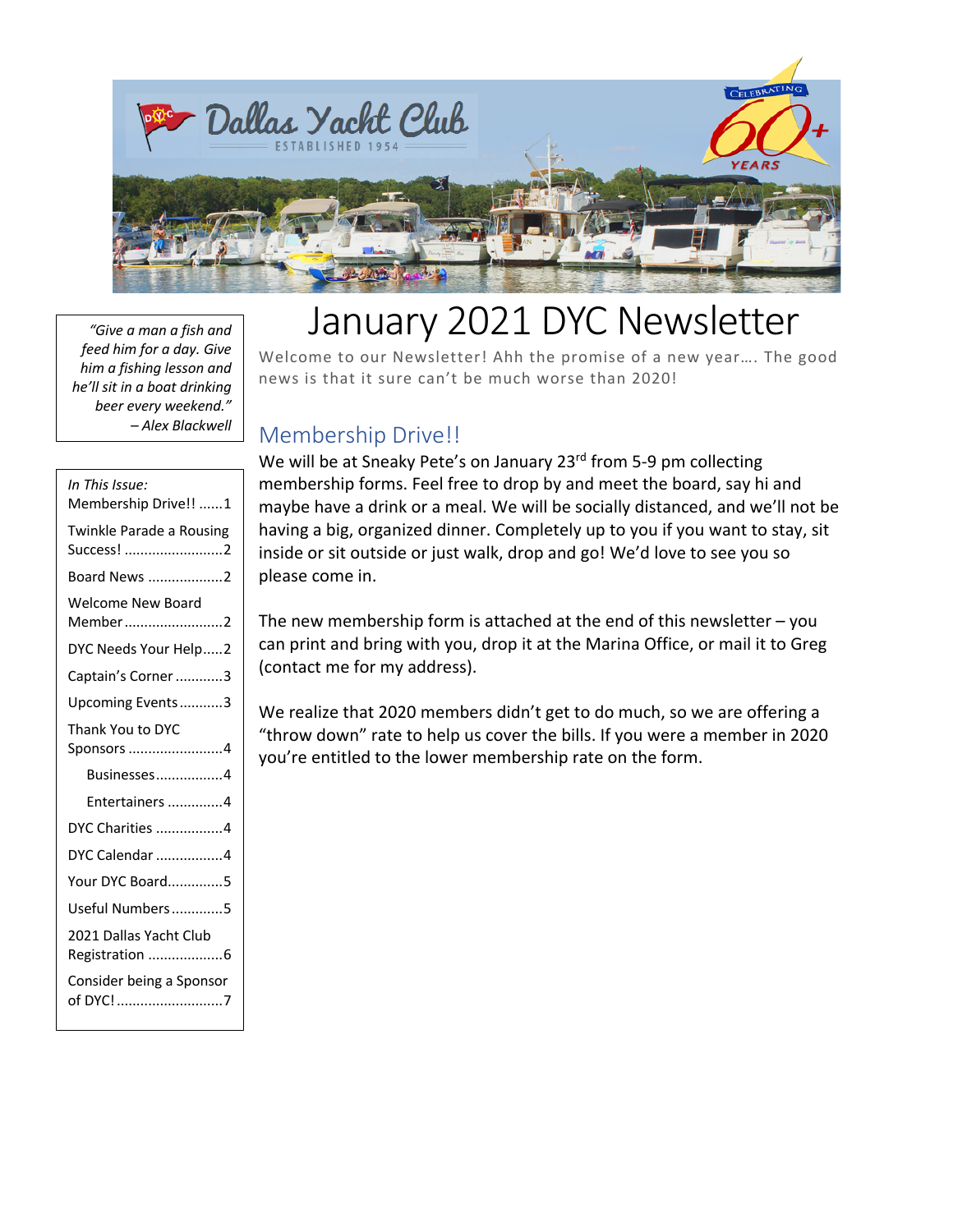## Twinkle Parade a Rousing Success!



THANK YOU to everyone who came out! I think we had about 15 boats decorated and an almost equal number of "spectator" boats out there. The weather was nice, wasn't too cold and the boats were beautiful! Special thanks to our prize sponsors - Eagle Point Marina and Phil Dill Boats.

Congratulations to the winners! 1<sup>st</sup> Place - The Nelsons; 2<sup>nd</sup> Place - Bill Spicer; 3<sup>rd</sup> Place - Dennis Mason

Next year let's double the number of boats, double the prizes and have even more fun!

#### Board News

We held a board meeting on Dec 17<sup>th</sup>. Thank you Sneaky Pete's for hosting us! The agenda was:

- Parade review
- Finances: \$9297 in the bank, our insurance bill of \$2796 comes due January. Membership drive will help, we need to get some raffles and sponsor \$ going!
- 2021 renewals: Will have a "kick off" at Sneaky's on Jan 23rd
- 2021 general event ideas Feb will have some kind of outdoor event
- Regular board meeting date & time each month open to all interested  $-3^{rd}$  Thursday 6:30 @ Sneaky's

#### Welcome New Board Member

We have our "Chief Stew"!! Please welcome **Dr. Michele Greer** to the board! I know you've seen her and her husband around the docs, she's already got great ideas for us this year!

## DYC Needs Your Help

With the departures of some of our Board members, we really need help! This is your club, please help us make it the best we can! We could use your help here:

• "**Alcohol Admiral\***" – For dock parties; makes sure the dock's keg is fresh and full, ensures the beer cooler is loaded, that we have plenty of wine and Margarita Machine mix and tequila. Organizes bartenders.

DYC Jan 2021 DYC Jan 2021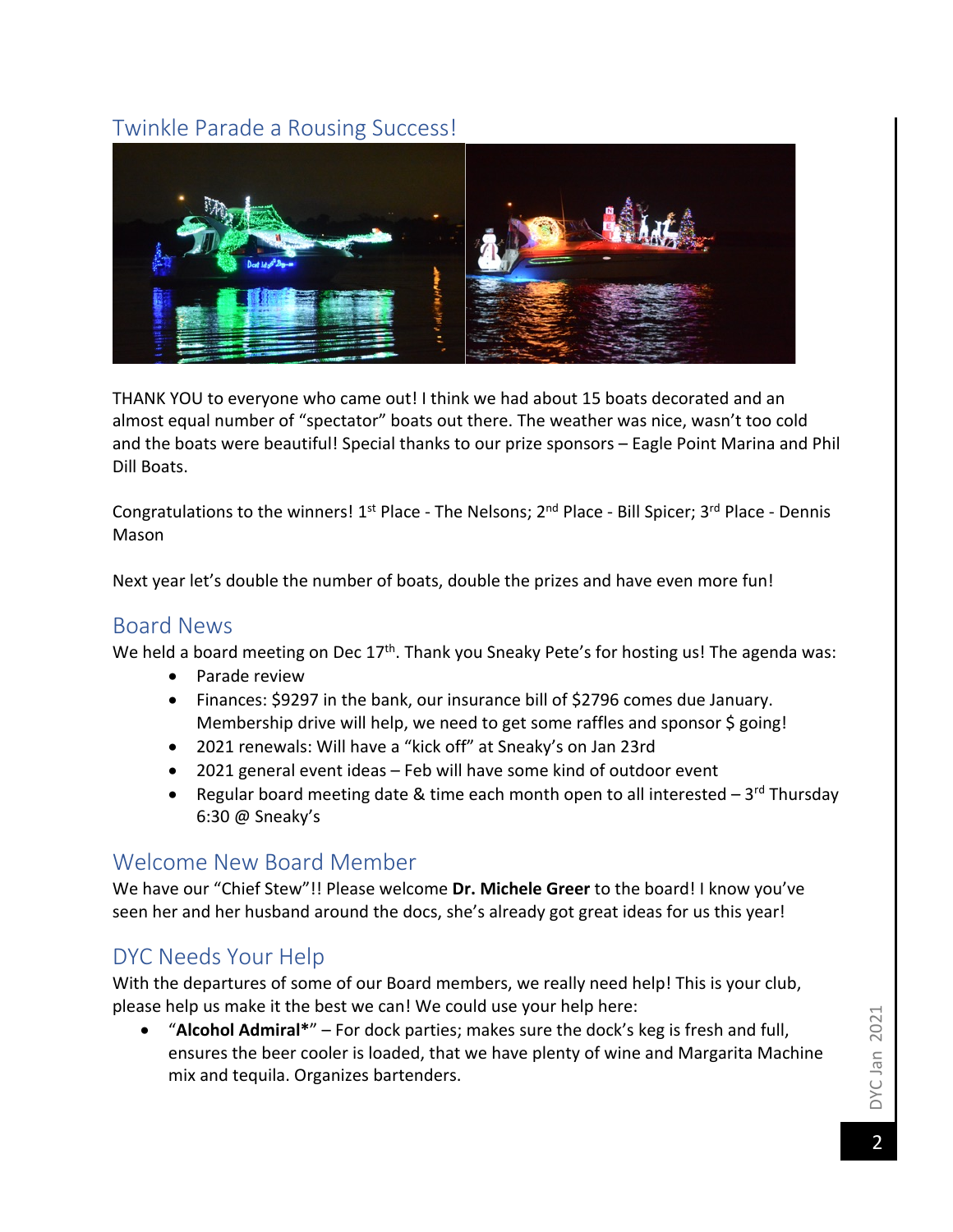- "**Bosun**" helps manage the dock, getting it ready for parties. Cleans, sets up chairs, manage trash, etc. Organizes the Deckhands into a motley crew….
- "**Second and Third (and Fourth) Stews**" on dock party nights, helps with registrations and sign-ins, helps the Chief Stew with anything else.
- "**Deckhands**" helps the Bosun do their job!
- "**All y'all**" spread the news about our Club, invite potential members, bring us dock sponsors and prize sponsors, and have a safe, good time!

*Can you tell I've been watching too many "Below Deck" episodes?? -gg*

\*NOTE: The Alcohol Admiral is a Board positions. One meeting per month.

### Captain's Corner

Watching the Weather: While we are blessed here in North Texas with sunny hot weather in the summer for perfect boating weather, we occasionally get some "nautical" weather that can come up quickly! Maintaining a "weather eye" while you're out enjoying the day is a must for small boaters. Storms here can pack high winds and heavy rain and can build up on top of us or blow in quickly. Just last summer we had a line of heavy storms come through that pushed several boats into the dam and they had to be rescued during the height of the storm when their running gear was damaged.

The first line of defense is your eyeballs. If it looks sketchy to you, then pull anchor and start heading in. A small NOAA weather radio that automatically comes on when warnings are sent is a low-cost safety item. You can also pick up a hand-held VHF radio that has the same feature. There's also a number of radar apps you can put on your smartphone. My favorite is called "My Radar", it's free and has a very high resolution display. Makes it easy to check every now and then on "those kind of days". Stay aware, stay safe!

If you are caught out, get lifejackets on everyone. If you're near a marina, all of them offer "safe harbor" – pull into any open slip and ride out the storm. If you can't get in, make slow headway into the wind and waves and of course try to stay out away from shallows.

More tips: https://www.boatsmartexam.com/blog/staying-safe-in-stormy-weather/

#### Upcoming Events

1/23 Membership Drive @ Sneaky's Feb – Valen-Gras or Mardi-Tines … we'll keep you posted on it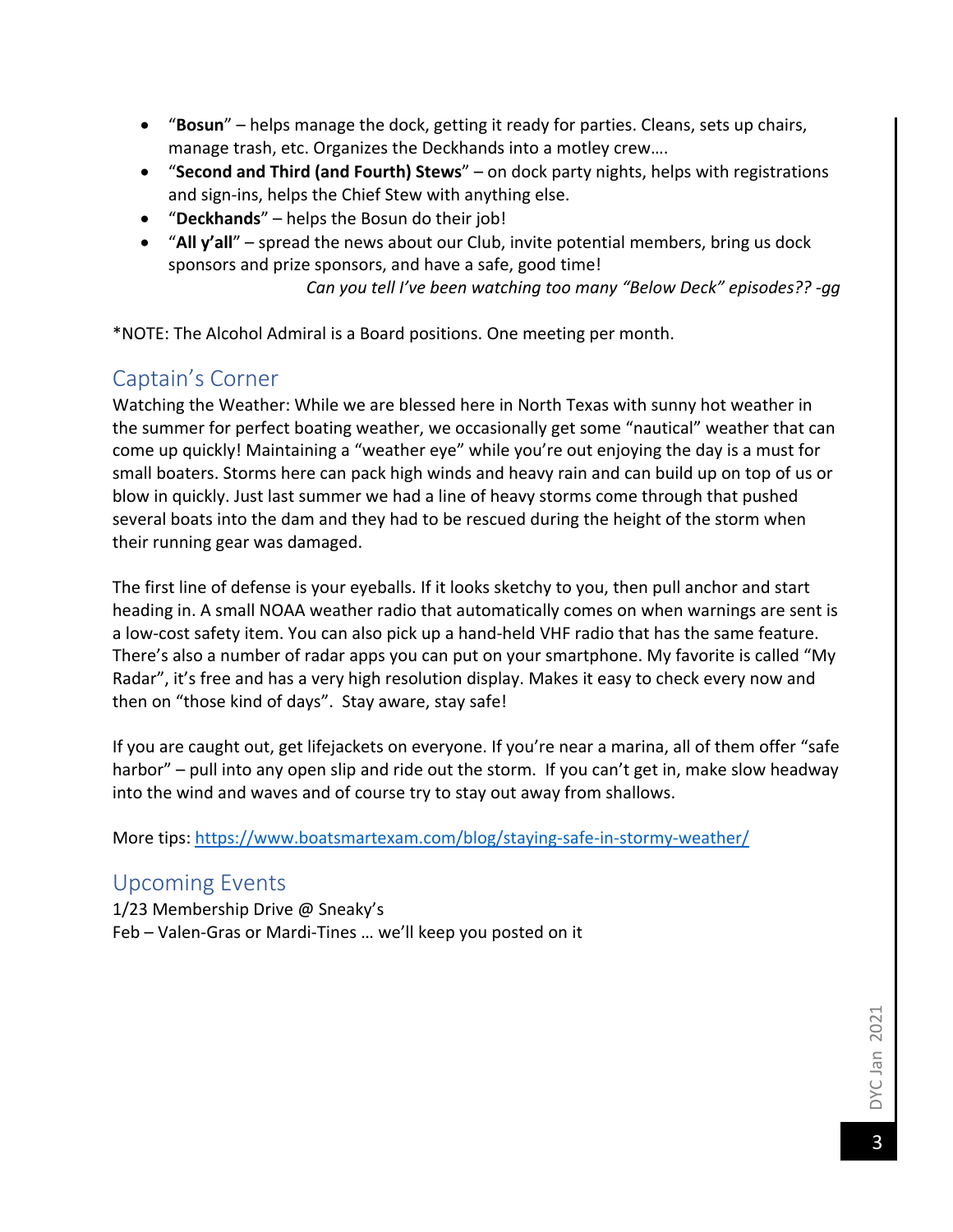# Thank You to DYC Sponsors

Please patronize our sponsors. If you'd like to be a DYC Sponsor or if you're missing or need to update us please contact Greg!

| <b>Businesses</b>                            |                                           |  |  |  |
|----------------------------------------------|-------------------------------------------|--|--|--|
| <b>Addison Cigar Company</b>                 | Eagle Point Marina                        |  |  |  |
| Mark. 972-239-1521                           | (972) 436-6561                            |  |  |  |
| https://addisoncigarshop.com/                | https://www.eaglepointmarina.com/         |  |  |  |
| S & S Dockside Marine, LLC                   | AC Pros for Home AC Repair                |  |  |  |
| Shawn Noble, 817-980-2370                    | 972-591-0199                              |  |  |  |
| Marine AC Repair                             | www.acprostx.com                          |  |  |  |
| Raindango Remodeling                         | The Slalom Shop                           |  |  |  |
| Cole Lowry 214.550.3400                      | 972-627-4068                              |  |  |  |
| https://www.raindango.com                    | www.slalmshop.com                         |  |  |  |
| Ron Billingsley, Advertising Specialties and | Phil Dill Boats *** NEW ***               |  |  |  |
| Promotional Products, 213-676-1729           | (972) 853-9749 nnichols@phildillboats.com |  |  |  |
| www.multigraphx.com                          | https://www.phildillboats.com/            |  |  |  |
| Sneaky Pete's                                |                                           |  |  |  |
| (972) 434-2500                               |                                           |  |  |  |
| https://www.sneakypetestx.com/               |                                           |  |  |  |
| Entertainers                                 |                                           |  |  |  |
| Dennis Crosby - D-Man DJ 817-233-5646        | Miles Casad, Guitar Party Guy 813-833-071 |  |  |  |

## DYC Charities

Many of our events are used to generate cash and gift donations to charities around the Lewisville area. Currently DYC supports the **Children's Advocacy Center for Denton County** (https://cacdc.org/). Please consider privately supporting them as well as suggesting others that we can consider in the future.

#### DYC Calendar

On a Mac, open your calendar, Select File->New Calendar Subscription and paste this link in. Windows and Google Calendar are similar, this is an iCal format link so look for that option: https://calendar.google.com/calendar/ical/8j4p8321a55r4lkv2k0ngogc58%40group.calendar.go ogle.com/public/basic.ics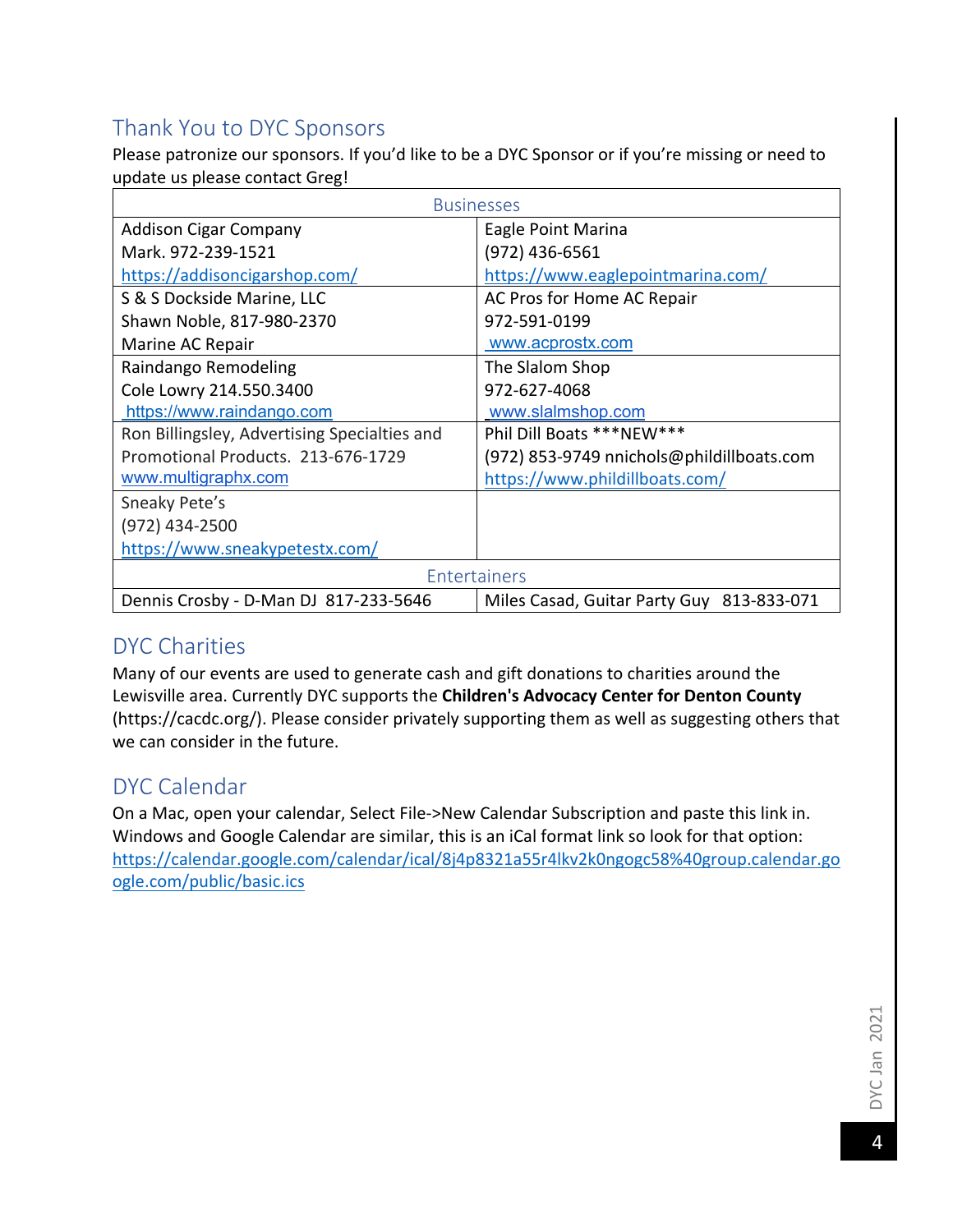# Your DYC Board

Thank you to everyone who volunteers and makes DYC great!

| Greg Gorman            | Commodore                          |
|------------------------|------------------------------------|
| <b>Frank Garner</b>    | Vice Commodore                     |
| Joelle McNay           | Treasurer                          |
| <b>Russel Brownlow</b> | <b>Printer and Mail Services</b>   |
| Jody Rentfro           | Historian                          |
| Sheri Nelson           | DYC Birthday Cake Baker            |
| <b>Allison Cotton</b>  | <b>DYC Kids</b>                    |
| Sheliegh Rorie         | Commodore of Non-Motor Lake Sports |
| Michele Greer          | <b>Chief Stew</b>                  |
| NEED                   | <b>Alcohol Admiral</b>             |

# Useful Numbers

| DYC Commodore      | Greg Gorman                       | $(214)$ 218-8907 |
|--------------------|-----------------------------------|------------------|
| Eagle Point Marina |                                   | $(972)$ 436-6561 |
| TowBoat US         | $(972)$ 757-5004<br>Dispatch Line |                  |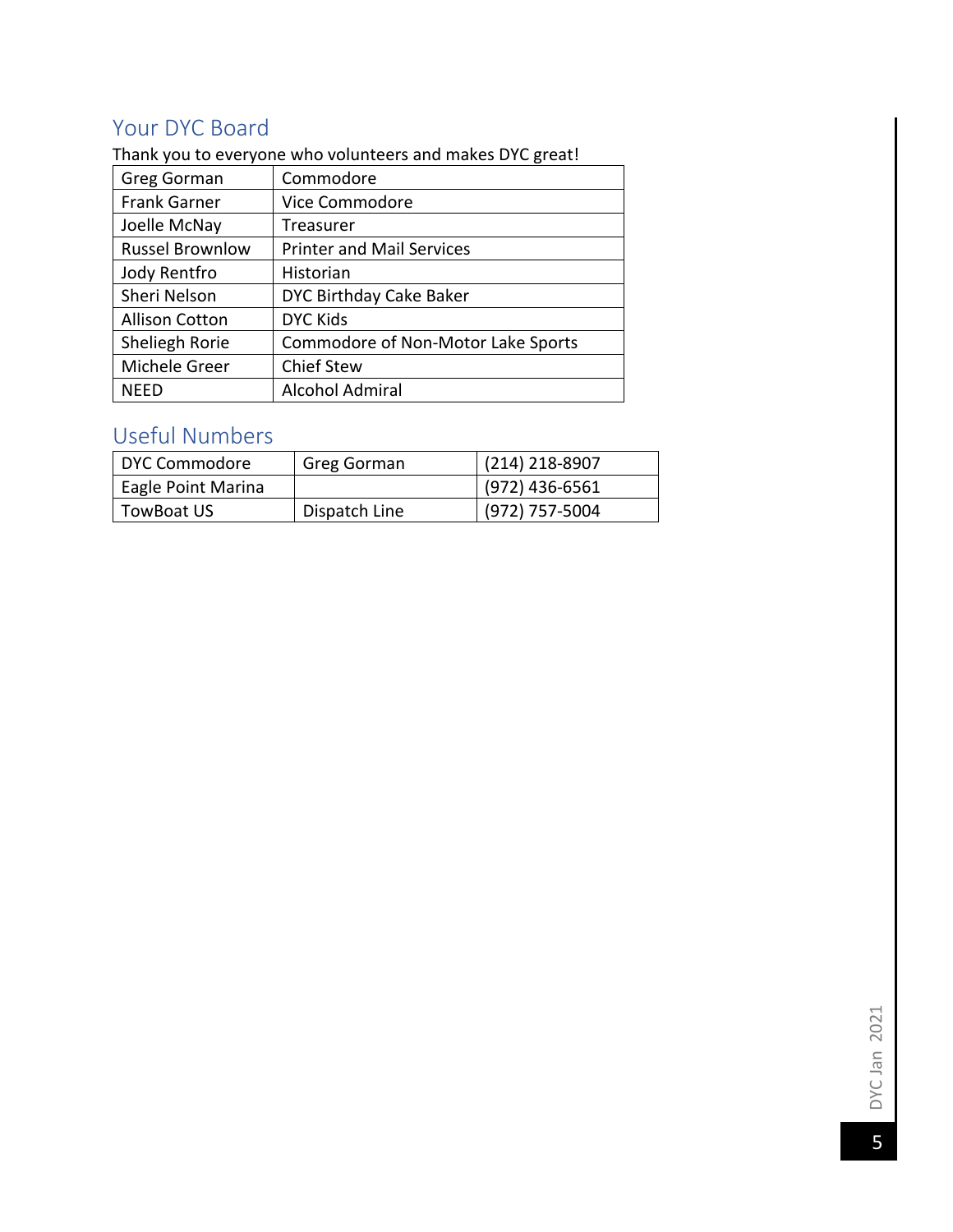## 2021 Dallas Yacht Club Registration

|                                                                                                                                                                                                                                                                                                                                                                                                                                               | Birthday_______________________       |  |  |  |  |
|-----------------------------------------------------------------------------------------------------------------------------------------------------------------------------------------------------------------------------------------------------------------------------------------------------------------------------------------------------------------------------------------------------------------------------------------------|---------------------------------------|--|--|--|--|
|                                                                                                                                                                                                                                                                                                                                                                                                                                               | Cocupation<br>SPOUSE Hobbies<br>PHONE |  |  |  |  |
|                                                                                                                                                                                                                                                                                                                                                                                                                                               |                                       |  |  |  |  |
|                                                                                                                                                                                                                                                                                                                                                                                                                                               |                                       |  |  |  |  |
| Occupation______________________________Hobbies_________________________________                                                                                                                                                                                                                                                                                                                                                              |                                       |  |  |  |  |
|                                                                                                                                                                                                                                                                                                                                                                                                                                               |                                       |  |  |  |  |
| <b>2021 NEW Member Fees</b><br>\$300 FAMILY MEMBERSHIP (2 Adults with Kids under 18)                                                                                                                                                                                                                                                                                                                                                          |                                       |  |  |  |  |
| \$250 COUPLE MEMBERSHIP (2 Adults)                                                                                                                                                                                                                                                                                                                                                                                                            |                                       |  |  |  |  |
| \$150 SINGLE MEMBERSHIP (1 Adult)                                                                                                                                                                                                                                                                                                                                                                                                             |                                       |  |  |  |  |
|                                                                                                                                                                                                                                                                                                                                                                                                                                               |                                       |  |  |  |  |
| 2021 Renewing Member Fees (current 2020 Members ONLY)<br>560 FAMILY MEMBERSHIP (2 Adults with Kids under 18)<br>540 COUPLE MEMBERSHIP (2 Adults)<br>\$20 SINGLE MEMBERSHIP (1 Adult)                                                                                                                                                                                                                                                          |                                       |  |  |  |  |
| <b>Show Your Support with Swag</b><br>530 DYC Dock Plate. Line 1 Boat Name, Line 2: 11 Marries 1 930 DYC Dock Plate. Line 1 Boat Name, Line 2:<br>\$25 DYC Burgee (Flag)                                                                                                                                                                                                                                                                      |                                       |  |  |  |  |
| \$ Total - Checks (Payable to Dallas Yacht Club) or Cash Accepted!                                                                                                                                                                                                                                                                                                                                                                            |                                       |  |  |  |  |
|                                                                                                                                                                                                                                                                                                                                                                                                                                               |                                       |  |  |  |  |
| Waiver: Upon approval of this Dallas Yacht Club (DYC) Membership, I (we) hereby release and hold<br>harmless forever the DYC and its members, directors, officers, representatives, and agents from any claim,<br>cause of action, liability (whether in contract or tort, including personal injury or death), loss, expense<br>(including attorney or legal fees), and/or cost of any nature whatsoever arising from or associated with (i) |                                       |  |  |  |  |

my membership in the DYC; (ii) my participation in, attendance at, or traveling to or from any event, function, or gathering sponsored or endorsed by the DYC; (iii) my presence at or on or utilization of any real or personal property owned, leased, operated, or maintained by DYC. I (we) understand and acknowledge that I (we) am solely responsible at all times for my own conduct, for that of my children and my guests, and for my (our) vessel or vehicle and it's operation.

| Signature | <b>Print Name</b> | Date |
|-----------|-------------------|------|
|           |                   |      |

 $\_$ 

Signature **Date** Print Name **Date**